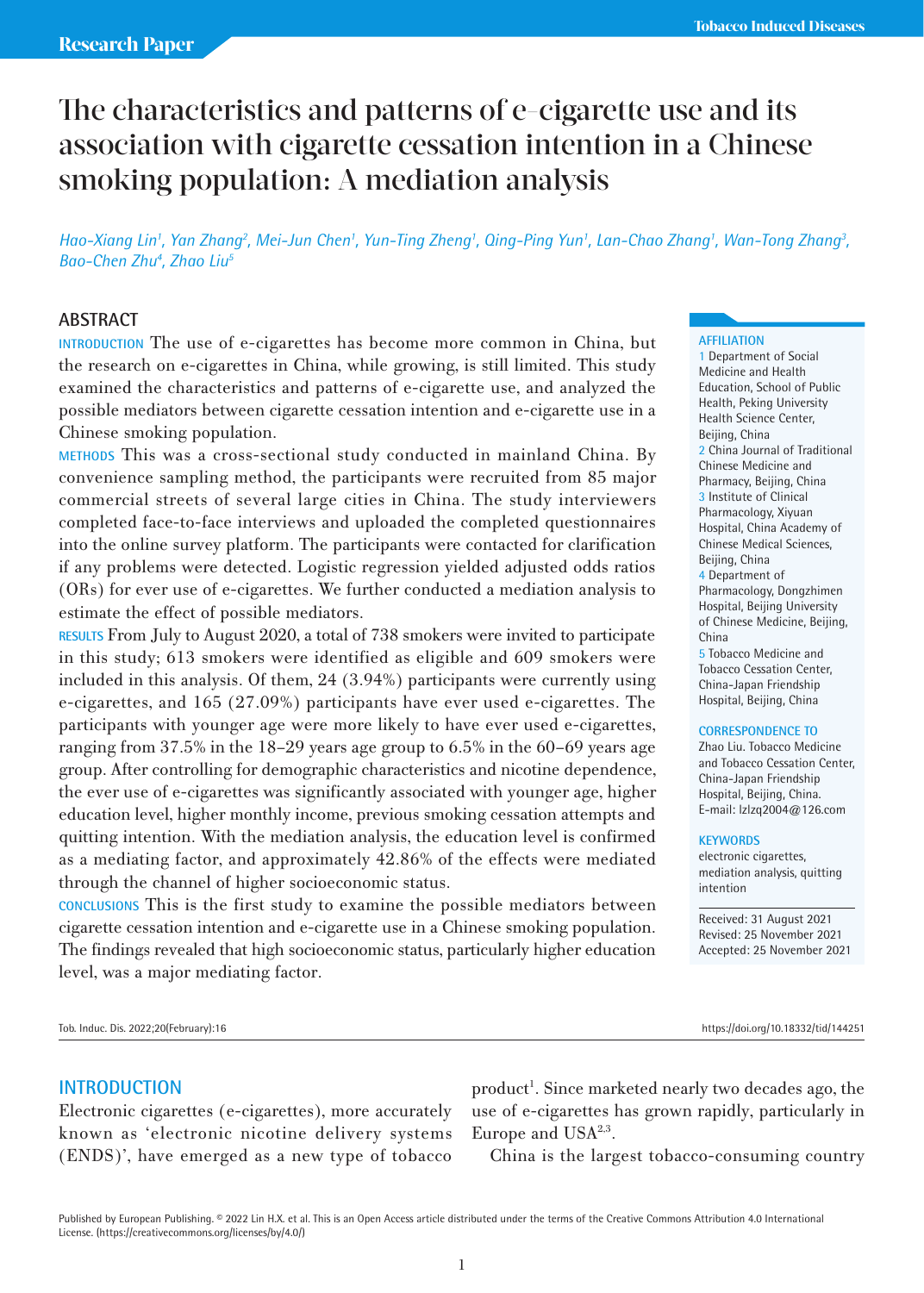in the world, and approximately 80% of the world's e-cigarettes are produced in China<sup>4</sup>. Although the use of e-cigarettes in China is currently lower than that in developed countries, it has become increasingly popular. The China Adult Tobacco Survey in 2015 and  $2018^{5,6}$  showed that 48.5% of the population aged ≥15 years heard of e-cigarettes in 2018, up from 40.5% in 2015; 5.0% tried e-cigarettes at least once in their lifetime in 2018, up from 3.1% in 2015. Moreover, current use of e-cigarettes had almost doubled, from 0.5% to 0.9%.

The reasons for the rapid increase of e-cigarette use in China include the large number of smokers, the growing concerns about harms of cigarette smoking, the implementation of strong smoke-free legislations, and the aggressive marketing activities of e-cigarette manufacturers<sup>7</sup>. More importantly, the most common reason for using e-cigarettes in China is smoking  $cessation<sup>8-10</sup>$ , although there are different opinions on the level of evidence for smoking cessation $11$ .

As the use of e-cigarettes becomes more common in China, there is a need for a more detailed assessment of the characteristics, patterns and associated factors of e-cigarette use. Unfortunately, the research on e-cigarettes in China, while growing, is still limited. Therefore, to help fill the evidence gap, this study aimed to examine the characteristics and patterns of e-cigarette use, and to analyze the possible mediators between cigarette cessation intention and e-cigarette use in a Chinese smoking population.

# **METHODS**

# **Study design and participants**

This was a cross-sectional study conducted in July and August 2020 in China, details of which have been reported elsewhere<sup>12</sup>. In brief, this study was divided into four stages. In the first stage, experts at China-Japan Friendship Hospital and Peking University designed the survey questionnaires, and an online survey platform was developed based on several recommendations from our previous studies<sup>13</sup>. For example, this online survey platform was programmed in PL/SQL on an Oracle 8 database server for more efficient management; HTML5 was chosen as the basis for better displays; the total length of the program was 2363 lines and the file sizes were 105 kb to minimize the download time. The whole programming, testing and verification took approximately 40 hours.

In the second stage, the research group provided online training for all study interviewers, including methods of obtaining informed consent from all participants, valuable skills when conducting interviews (such as how to question effectively and how to make participants comfortable), and other skills (such as how to approach more participants, keep study interviewers safe from COVID-19 and deal with problems if participants were unhappy).

In the third stage, all the study interviewers completed face-to-face interviews. Participants were randomly selected on public streets. A total of 85 major commercial streets of several China large cities (such as Beijing, Hangzhou, Xi'an, Wuhan, Chongqing, etc.) were selected. There were no special criteria of selecting the streets. No borders are involved. No street was revisited. Each interview lasted for approximately 15–20 min. The participants were recruited based on the following criteria: 1) aged 18–70 years; 2) current smokers; 3) local residents; and 4) consented to participate in the study. The questionnaires were completed by the respondents themselves. If the respondents could not complete the questionnaire on their own, the study investigators helped them to complete the questionnaire.

In the last stage, the interviewers recorded the completed questionnaires into the online survey platform; at the same time, all submitted questionnaires were reviewed by the research group and participants were contacted for clarification if any problem was detected.

# **Measures**

The demographic questionnaire collected sociodemographic information, including age, gender, educational level and monthly income. The questionnaire on smoking was adapted from the Global Adult Tobacco Survey (GATS)<sup>14</sup> and China Adult Tobacco Survey<sup>5,6</sup>. For this study, current cigarette/ecigarette smoking was defined as currently smoking cigarettes/e-cigarettes at the time of survey. All the current cigarette smokers were asked what types of cigarettes they smoked, the age they started cigarette smoking, the duration of cigarette smoking, and the number of cigarettes smoked per day. Ever use of e-cigarettes was defined as self-reported ever use of e-cigarettes for at least once in their lifetime, regardless of types, amount and duration of e-cigarettes.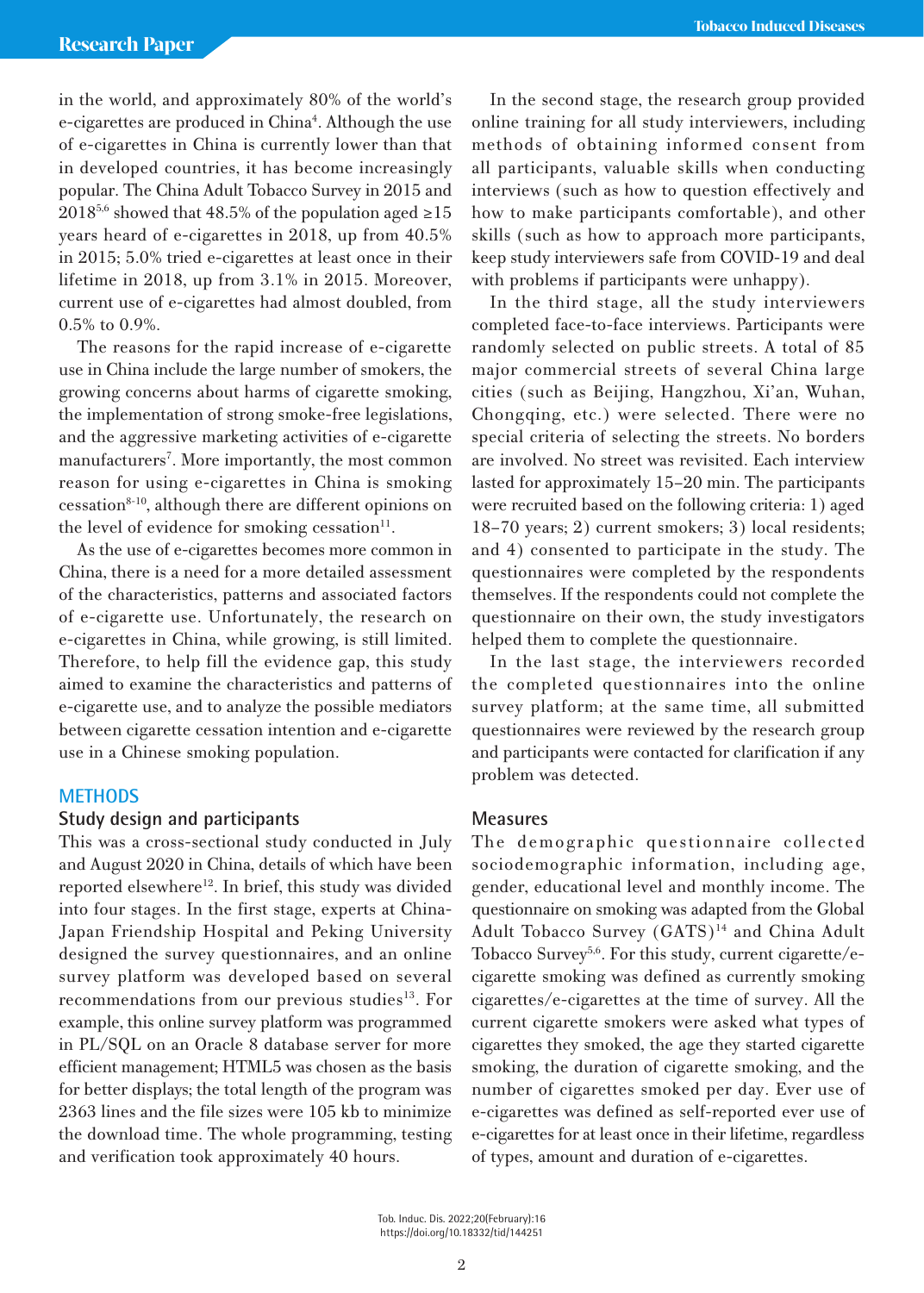According to China Clinical Smoking Cessation Guideline15, nicotine dependence was identified if a minimum of 3 of the following 6 were met: 1) craving or a persistent desire or urge to use tobacco; 2) a persistent desire or unsuccessful efforts to cut down or control tobacco use; 3) tobacco withdrawal (such as irritability, frustration, anger, anxiety, difficulty concentrating, increased appetite, restlessness, insomnia) after abrupt cessation of tobacco use, or reduction in the amount of tobacco used; 4) tolerance, defined as the need for markedly increased amounts of tobacco to achieve the desired effect; 5) important social, occupational, or recreational activities are given up or reduced because of tobacco use; and 6) tobacco use is continued despite knowledge of having a persistent or recurrent physical or psychological problem that is likely to have been caused or exacerbated by tobacco.

# **Statistical analysis**

Descriptive analyses were used to describe the characteristics of the study population. We assessed the significance of differences by ANOVA or Student's t-test for continuous variables and xC test for categorical variables. The logistic regression analysis was applied to identify the associated factors of ever use of e-cigarettes, and odds ratios (OR) and 95% confidence intervals (CIs) were obtained. Model 1 adjusted for gender and age, while Model 2 adjusted for gender, age, ethnicity, education level, monthly income, chronic disease, self-reported overall satisfaction of life, alcohol use, nicotine dependence, previous smoking cessation attempts, and secondhand smoke exposure.

The mediation analysis was conducted in three steps<sup>16</sup>. First, we employed binary logistic regression to examine the direct effects of ever use of e-cigarettes to confirm its effectiveness (direct effect). Second, we used a structured equation modeling (SEM) approach to test the indirect effects. We then performed a Sobel test to estimate the mediation effect of education and income.

The SPSS 19.0 was used for logistic regression, AMOS 24.0 for SEM, and STATA 14.0 for mediation analysis. All reported p-values were two-sided, and significance was set at  $p<0.05$ .

# **RESULTS**

In July and August 2020, 738 smokers were invited to participate in the study. After screening, 613 smokers were identified as eligible for further interviews. However, 4 participants had unreliable results related to e-cigarette use or smoking status, and were excluded from the analysis (Figure 1). As such, 609 current smokers were included into this analysis. The descriptive statistics for the overall study population is shown in Table 1. Of the 609 smokers analyzed, 91.6% were men, mean age (SD) was 37.95 (14.31) years, and 58.5% had an educational level of college or higher; the mean (SD) cigarettes smoked per day was 10.62 (9.73), the mean (SD) smoking duration was 17.32 (13.01) years, and 39.2% of the study population had nicotine dependence. In this study population, 24 (3.94%) participants were currently

Figure 1. Flow chart of selection of participants



Tob. Induc. Dis. 2022;20(February):16 https://doi.org/10.18332/tid/144251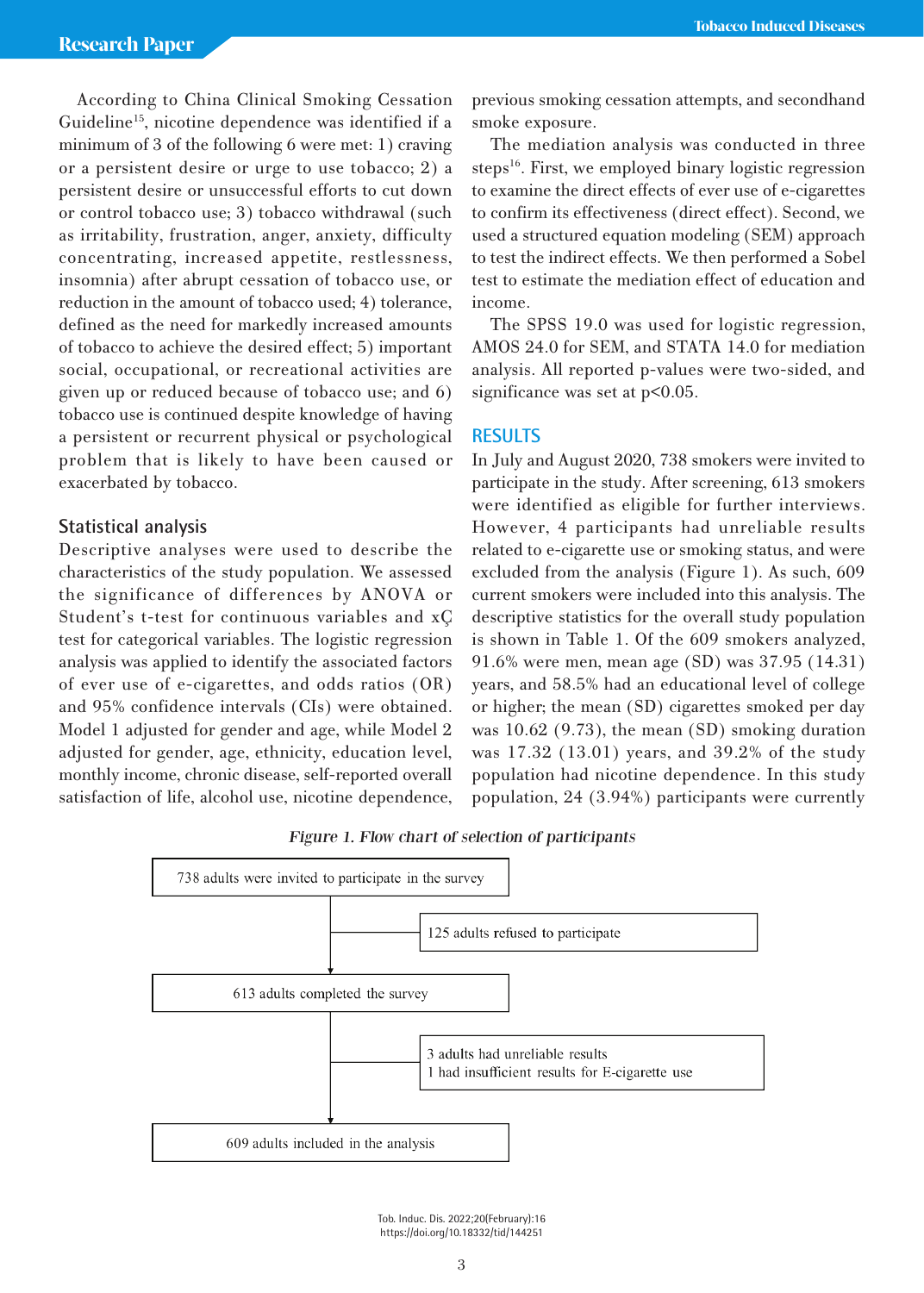# Table 1. Demographics of study population

| Variables                     | Never use of<br>e-cigarettes | Ever use of<br>e-cigarettes | $\boldsymbol{p}$ | <b>Total</b><br>$n(\%)$ |
|-------------------------------|------------------------------|-----------------------------|------------------|-------------------------|
|                               | $n(\%)$                      | $n(\%)$                     |                  |                         |
| Total, n                      | 440                          | 169                         |                  | 609                     |
| Gender                        |                              |                             | 0.447            |                         |
| Male                          | 404 (91.8)                   | 154 (91.1)                  |                  | 558 (91.6)              |
| Female                        | 36 (8.2)                     | 15(8.9)                     |                  | 51(8.4)                 |
| Age (years)                   |                              |                             | 0.000            |                         |
| $18 - 29$                     | 148 (33.6)                   | 90 (53.3)                   |                  | 238 (39.1)              |
| $30 - 39$                     | 61 (13.9)                    | 25 (14.8)                   |                  | 86 (14.1)               |
| $40 - 49$                     | 101 (23.0)                   | 32 (18.9)                   |                  | 133 (21.8)              |
| $50 - 59$                     | 102 (23.2)                   | 20 (11.8)                   |                  | 122 (20.0)              |
| $60 - 69$                     | 28 (6.4)                     | 2(1.2)                      |                  | 30(4.9)                 |
| Mean (SD)                     | 39.82 (14.75)                | 33.04 (11.77)               |                  | 37.95 (14.31)           |
| Ethnicity                     |                              |                             | 0.169            |                         |
| Han                           | 394 (89.5)                   | 146 (86.4)                  |                  | 540 (88.7)              |
| Other                         | 46 (10.5)                    | 23 (13.6)                   |                  | 69 (11.3)               |
| <b>Education level</b>        |                              |                             | 0.000            |                         |
| Primary school or less        | 42(9.5)                      | 4(1.8)                      |                  | 45(7.4)                 |
| Middle and high school        | 165 (37.5)                   | 49 (25.4)                   |                  | 208 (34.2)              |
| College or higher             | 233 (53.0)                   | 116 (72.8)                  |                  | 356 (58.5)              |
| Personal monthly income (RMB) |                              |                             | 0.011            |                         |
| $<$ 3000                      | 126 (28.6)                   | 47 (27.8)                   |                  | 173 (28.4)              |
| 3000-5999                     | 177 (40.2)                   | 50 (29.6)                   |                  | 227 (37.3)              |
| 6000-9999                     | 86 (19.5)                    | 34(20.1)                    |                  | 120 (19.7)              |
| >10000                        | 51 (11.6)                    | 38 (22.5)                   |                  | 89 (14.6)               |
| Chronic disease               |                              |                             | 0.230            |                         |
| Yes                           | 78 (17.7)                    | 25 (14.8)                   |                  | 103 (16.9)              |
| N <sub>o</sub>                | 362 (82.3)                   | 144 (85.2)                  |                  | 506 (83.1)              |
| Overall satisfaction of life  |                              |                             | 0.101            |                         |
| Happy                         | 21(4.8)                      | 7(4.1)                      |                  | 28 (4.6)                |
| Moderate                      | 144 (32.7)                   | 43 (25.4)                   |                  | 187 (30.7)              |
| Not Happy                     | 275 (62.5)                   | 119 (70.4)                  |                  | 394 (64.7)              |
| Alcohol use                   |                              |                             | 0.450            |                         |
| Yes                           | 337 (76.6)                   | 131 (77.5)                  |                  | 468 (76.8)              |
| No                            | 103 (23.4)                   | 38 (22.5)                   |                  | 141 (23.2)              |
| Cigarettes smoked per day     |                              |                             | 0.343            |                         |
| $1 - 9$                       | 217 (49.3)                   | 85 (50.3)                   |                  | 302 (49.6)              |
| $10 - 19$                     | 102 (23.2)                   | 48 (28.4)                   |                  | 150 (24.6)              |
| $\geq$ 20                     | 121 (27.5)                   | 36 (21.3)                   |                  | 157 (25.8)              |
| Mean (SD)                     | 10.73(9.65)                  | 10.33 (9.98)                |                  | 10.62 (9.73)            |
| Smoking duration (years)      |                              |                             | 0.091            |                         |
| $1 - 9$                       | 161 (36.6)                   | 49 (29.0)                   |                  | 210 (34.5)              |
| $10 - 19$                     | 89 (20.2)                    | 37 (21.9)                   |                  | 126 (20.7)              |
| $\geq$ 20                     | 190 (43.2)                   | 83 (49.1)                   |                  | 273 (44.8)              |
| Mean (SD)                     | 16.71 (12.71)                | 18.91 (13.67)               |                  | 17.32 (13.01)           |

Continued

Tob. Induc. Dis. 2022;20(February):16 https://doi.org/10.18332/tid/144251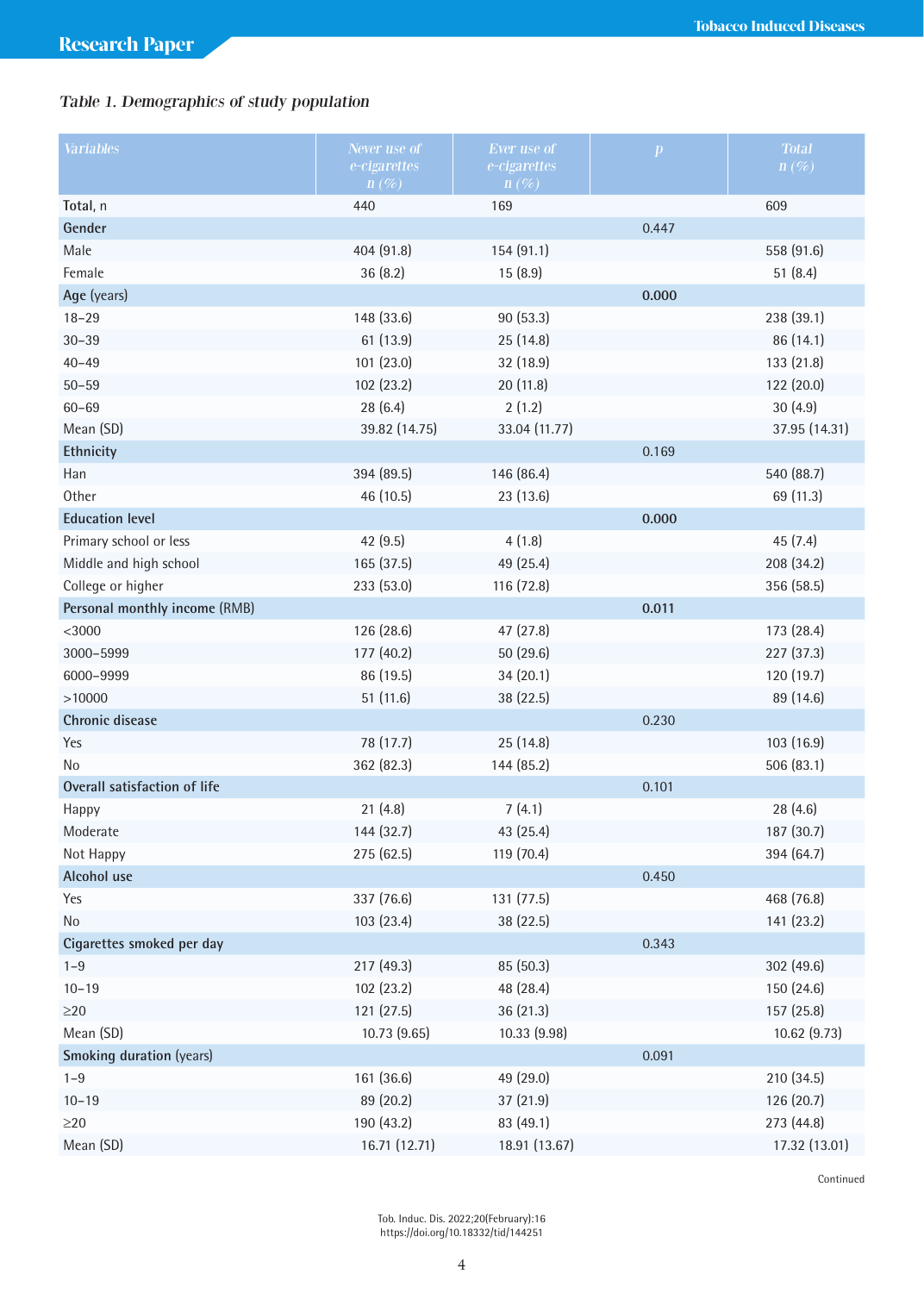# Table 1. Continued

| <b>Variables</b>                    | Never use of<br>e-cigarettes<br>$n(\%)$ | Ever use of<br>e-cigarettes<br>$n(\%)$ | $\boldsymbol{p}$ | <b>Total</b><br>$n(\%)$ |
|-------------------------------------|-----------------------------------------|----------------------------------------|------------------|-------------------------|
| Nicotine dependence                 |                                         |                                        | 0.022            |                         |
| Yes                                 | 184 (41.8)                              | 55(32.5)                               |                  | 239 (39.2)              |
| <b>No</b>                           | 256 (58.2)                              | 114(67.8)                              |                  | 370 (60.8)              |
| Secondhand smoke exposure           |                                         |                                        |                  |                         |
| Yes                                 | 174 (39.5)                              | 63 (37.3)                              |                  | 237 (38.9)              |
| <b>No</b>                           | 266 (60.5)                              | 106(62.7)                              |                  | 372(61.1)               |
| Previous smoking cessation attempts |                                         |                                        | 0.009            |                         |
| No                                  | 231 (52.5)                              | 70(41.1)                               |                  | 301(49.4)               |
| Yes                                 | 209 (47.5)                              | 99 (58.6)                              |                  | 308 (50.6)              |
| <b>Quitting intention</b>           |                                         |                                        | 0.020            |                         |
| Yes                                 | 202 (45.9)                              | 94 (55.6)                              |                  | 296 (48.6)              |
| N <sub>o</sub>                      | 238(54.1)                               | 75 (44.4)                              |                  | 313 (51.4)              |

RMB: 1000 Chinese Renminbi about US\$160.

# $\Box$  Men  $\blacksquare$  Women ettes smoked per day  $\overline{10}$  $\overline{20}$ Age (years)  $\Box$  <3,000  $3,000-5,999$  $\overline{6,000-9,999}$  $\Box$  >10.000 smoked per day Age (years)





using e-cigarettes, and 169 (27.09%) participants had ever used e-cigarettes.

The participants with younger age were more likely to have ever used e-cigarettes, ranging from 37.5% in 18–29 years age group to 6.5% in 60–69 years age group. In addition, across different age groups, the ever use of e-cigarettes was similar between men and women (p<0.05) (Figure 2); the participants with

higher levels of education were more likely to have ever used e-cigarettes, ranging from 6.7% among participants who only completed primary school or less to 34.2% among participants who completed college or higher (p<0.05) (Figure 2); the participants with higher levels of monthly income were more likely to have ever used e-cigarettes, ranging from 26.9% among participants whose monthly income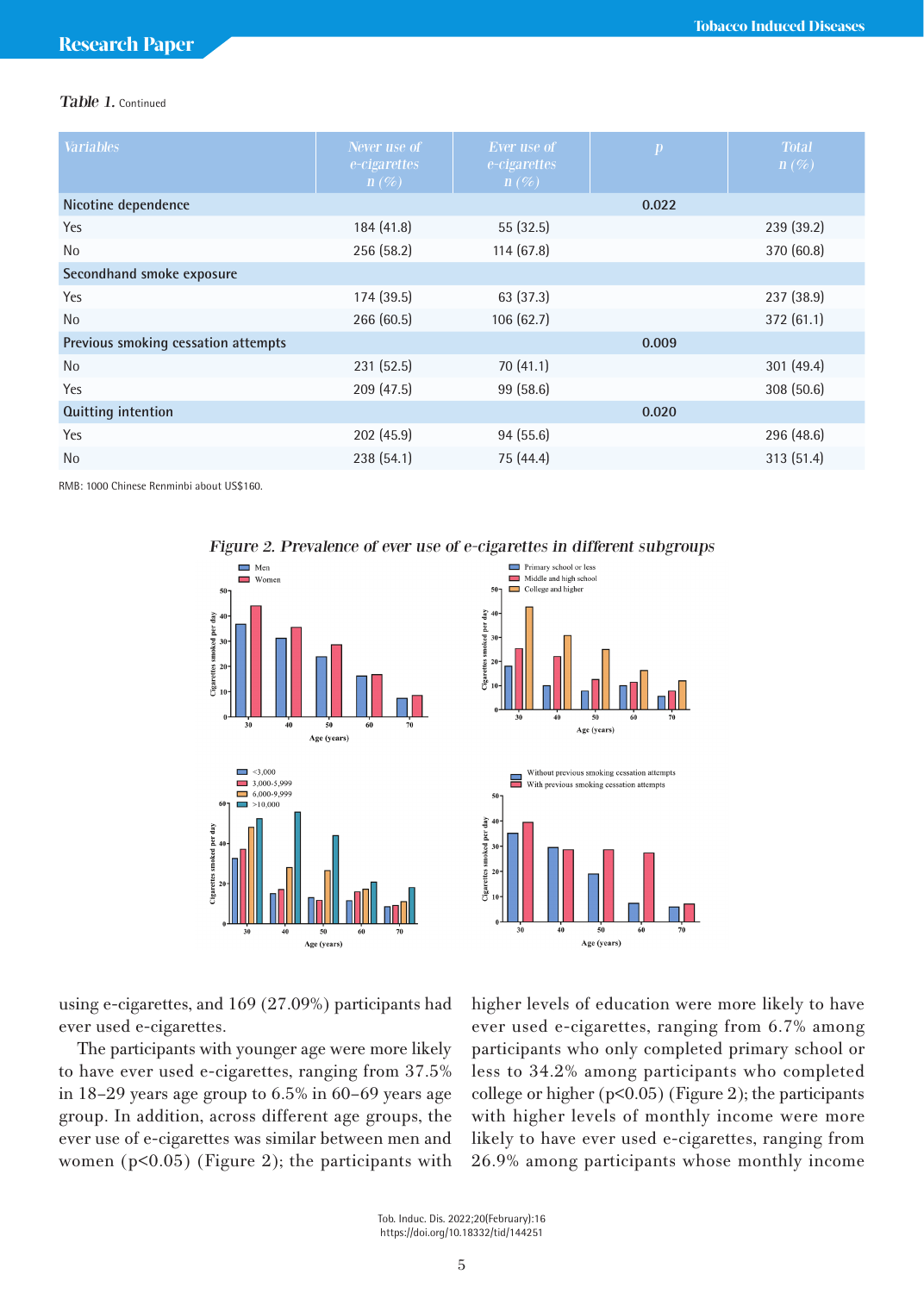was less than 3000 RMB (1000 Chinese Renminbi about US\$160) to 42.7% among participants whose monthly income was more than  $10000$  RMB ( $p<0.05$ ) (Figure 2); the ever use of e-cigarettes was higher among those who tried to quit smoking than those who never tried to quit smoking (31.9% vs 23.1%, p<0.05) (Figure 2).

After controlling for demographic characteristics, smoking habits and nicotine dependence, as shown in Table 2, the ever use of e-cigarettes was significantly associated with younger age, higher education level, higher monthly income, previous smoking cessation attempts and quitting intention.

Lastly, to identify the role of socioeconomic status in the pathway between quitting intention and the ever use of e-cigarettes, we performed Sobel tests to estimate how much of the effect is mediated through the channel of socioeconomic status. As shown in Table 3, education level is confirmed as a mediating factor, and approximately 42.86% of the effects on ever use of e-cigarettes were mediated through the channel of higher socioeconomic status.

|  | Table 2. Adjusted ORs of ever use of e-cigarettes in study population |  |
|--|-----------------------------------------------------------------------|--|
|  |                                                                       |  |

| Variables                     | Model 1<br>AOR (95% CI) | $\boldsymbol{p}$ | Model 2<br>AOR (95% CI)   | $\boldsymbol{p}$ |
|-------------------------------|-------------------------|------------------|---------------------------|------------------|
| Gender                        |                         |                  |                           |                  |
| Male (Ref.)                   | $\mathbf{1}$            |                  | $\mathbf{1}$              |                  |
| Female                        | 1.104 (0.588-2.073)     | 0.759            | 1.039 (0.524-2.061)       | 0.912            |
| Age (years)                   |                         |                  |                           |                  |
| 60-69 (Ref.)                  | $\mathbf{1}$            |                  | $\mathbf{1}$              |                  |
| $50 - 59$                     | 2.816 (0.621-12.756)    | 0.179            | 1.641 (0.328-8.217)       | 0.639            |
| $40 - 49$                     | 4.594 (1.038-20.324)    | 0.044            | 2.922 (0.593-14.413)      | 0.252            |
| $30 - 39$                     | 5.943 (1.317-26.809)    | 0.020            | 3.694 (0.734-18.595)      | 0.156            |
| $18 - 29$                     | 8.700 (6.027-10.332)    | 0.004            | 12.102 (8.161-16.769)     | 0.009            |
| Ethnicity                     |                         |                  |                           |                  |
| Han (Ref.)                    | $\mathbf{1}$            |                  | 1                         |                  |
| Other                         | 1.363 (0.798-2.328)     | 0.257            | 1.590 (0.884-2.862)       | 0.122            |
| <b>Education level</b>        |                         |                  |                           |                  |
| Primary school or less (Ref.) | $\mathbf{1}$            |                  | $\mathbf{1}$              |                  |
| Middle and high school        | 3.648 (1.079-12.339)    | 0.037            | 2.510 (0.669-9.421)       | 0.202            |
| College and higher            | 7.266 (2.207-23.916)    | 0.001            | 4.343 (1.172-16.101)      | 0.035            |
| Monthly income (RMB)          |                         |                  |                           |                  |
| $<$ 3000 (Ref.)               | $\mathbf{1}$            |                  | 1                         |                  |
| 3000-5999                     | $0.765(0.484 - 1.210)$  | 0.252            | $0.961$ $(0.572 - 1.615)$ | 0.812            |
| 6000-9999                     | 1.064 (0.634-1.788)     | 0.814            | 1.385 (0.754-2.541)       | 0.407            |
| >10000                        | 2.029 (1.186-3.471)     | 0.010            | 2.765 (1.469-5.206)       | 0.003            |
| Chronic disease               |                         |                  |                           |                  |
| Yes (Ref.)                    | $\mathbf{1}$            |                  | $\mathbf{1}$              |                  |
| <b>No</b>                     | 1.247 (0.764-2.034)     | 0.377            | 1.361 (0.766-2.419)       | 0.293            |
| Overall satisfaction of life  |                         |                  |                           |                  |
| Happy (Ref.)                  | $\mathbf{1}$            |                  | $\mathbf{1}$              |                  |
| Moderate                      | $0.938(0.375 - 2.346)$  | 0.892            | 1.108 (0.413-2.972)       | 0.880            |
| Not Happy                     | 1.345 (0.560-3.234)     | 0.507            | 1.632 (0.634-4.204)       | 0.157            |
| Alcohol use                   |                         |                  |                           |                  |
| Yes (Ref.)                    | 1                       |                  | $\mathbf{1}$              |                  |
| No                            | $1.054(0.691 - 1.609)$  | 0.806            | 1.076 (0.680-1.702)       | 0.754            |

**Continued** 

Tob. Induc. Dis. 2022;20(February):16 https://doi.org/10.18332/tid/144251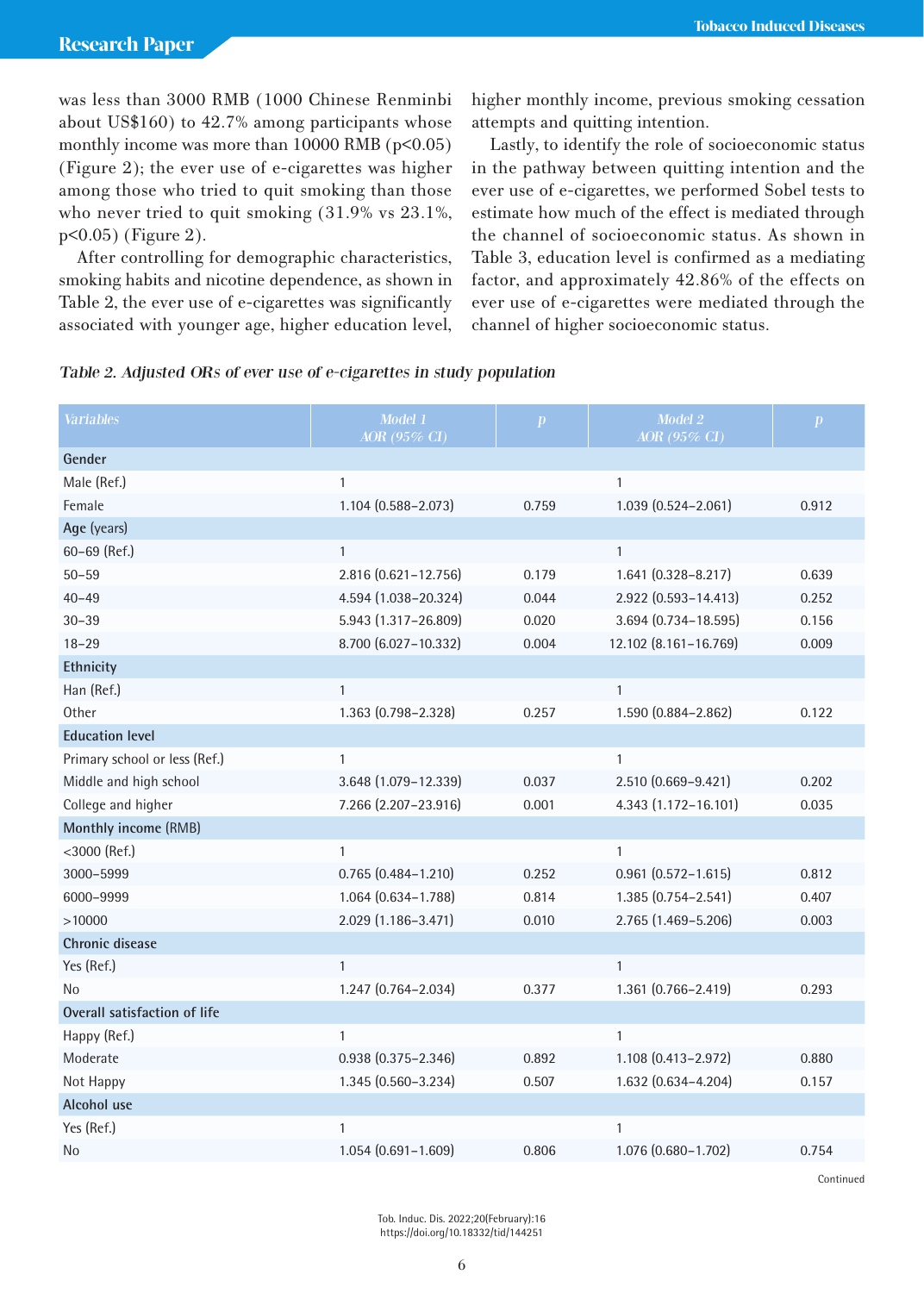### Table 2. Continued

| <b>Variables</b>                    | Model 1<br>AOR (95% CI)   | $\boldsymbol{p}$ | Model 2<br>AOR (95% CI)   | $\boldsymbol{p}$ |
|-------------------------------------|---------------------------|------------------|---------------------------|------------------|
| Secondhand smoke exposure           |                           |                  |                           |                  |
| Yes (Ref.)                          | 1                         |                  |                           |                  |
| N <sub>0</sub>                      | $1.095(0.760 - 1.577)$    | 0.628            | $1.091$ $(0.735 - 1.619)$ | 0.666            |
| Previous smoking cessation attempts |                           |                  |                           |                  |
| No (Ref.)                           |                           |                  |                           |                  |
| <b>Yes</b>                          | 1.562 (1.091-2.235)       | 0.015            | 1.552 (1.055-2.282)       | 0.026            |
| Cigarettes smoked per day           |                           |                  |                           |                  |
| $1-9$ (Ref.)                        | 1                         |                  |                           |                  |
| $10 - 19$                           | $1.201$ $(0.785 - 1.838)$ | 0.284            | $1.294(0.815 - 2.054)$    | 0.083            |
| $\geq$ 20                           | $0.735(0.470 - 1.150)$    | 0.162            | $0.697$ $(0.431 - 1.127)$ | 0.099            |
| <b>Smoking duration (years)</b>     |                           |                  |                           |                  |
| $1-9$ (Ref.)                        | 1                         |                  |                           |                  |
| $10 - 19$                           | 1.391 (0.845-2.291)       | 0.194            | 1.332 (0.769-2.306)       | 0.206            |
| >20                                 | 1.454 (0.965-2.192)       | 0.073            | 1.402 (0.872-2.254)       | 0.109            |
| Nicotine dependence                 |                           |                  |                           |                  |
| Yes (Ref.)                          | 1                         |                  |                           |                  |
| No                                  | 1.481 (0.820-2.150)       | 0.157            | 1.383 (0.900-2.126)       | 0.184            |
| Quitting intention                  |                           |                  |                           |                  |
| No (Ref.)                           |                           |                  |                           |                  |
| Yes                                 | $1.432(1.084 - 2.121)$    | 0.000            | $1.344(1.158 - 1.952)$    | 0.003            |

Model 1 adjusted for gender and age. Model 2 adjusted for gender, age, ethnicity, education level, monthly income, chronic disease, self-reported overall satisfaction of life, and alcohol use, nicotine dependence, previous smoking cessation attempts and secondhand smoke exposure. RMB: 1000 Chinese Renminbi about US\$160.

#### Table 3. Sobel test of mediation for education and income from ever use of e-cigarettes to quitting intention

| Sobel test                                                                        | <b>Total effect</b> | Direct effect | <b>Indirect effect</b> | Proportion of<br>total effect that is<br>mediated $(\% )$ |
|-----------------------------------------------------------------------------------|---------------------|---------------|------------------------|-----------------------------------------------------------|
| Model 1                                                                           |                     |               |                        |                                                           |
| Quitting intention $\rightarrow$ education $\rightarrow$ ever use of e-cigarettes | 0.058               | 0.033         | 0.025                  | 43.10                                                     |
| Quitting intention $\rightarrow$ income $\rightarrow$ ever use of e-cigarettes    | 0.058               | 0.054         | 0.004                  | 6.89                                                      |
| Model 2                                                                           |                     |               |                        |                                                           |
| Quitting intention $\rightarrow$ education $\rightarrow$ ever use of e-cigarettes | 0.042               | 0.024         | 0.018                  | 42.86                                                     |
| Quitting intention $\rightarrow$ income $\rightarrow$ ever use of e-cigarettes    | 0.042               | 0.034         | 0.003                  | 6.54                                                      |

Model 1 only included independent variable (ever use of e-cigarettes), dependent variable (quitting intention), and mediate variable (socioeconomic status). Model 2 additionally included control variables (gender, age, ethnicity, chronic disease, self-reported overall satisfaction of life, alcohol use, nicotine dependence, previous smoking cessation attempts and secondhand smoke exposure).

# **DISCUSSION**

To the best of our knowledge, this is the first study to examine the possible mediators between cigarette cessation intention and e-cigarette use in a Chinese smoking population. Our findings provided valuable evidence to better understand e-cigarette use patterns and risk factors among the Chinese smoking population.

First, our study found that 3.94% of current smokers were using e-cigarettes, which was very similar to the 3.68% in a large nationally-representative cross-sectional

study of  $373781$  Chinese adults<sup>17</sup>,  $3.9\%$  in a citywide representative survey of 10233 Chinese adults<sup>18</sup>, and  $3.6\%$  in a study of  $31151$  urban Chinese adults<sup>8</sup>, but slightly higher than the 3.0% in the 2018 Global Adults Tobacco Survey China Project<sup>6</sup>. More importantly, the e-cigarette use among current smokers is significantly higher in young people, which is in line with what has been observed in most previous studies<sup>19-21</sup>. This finding is troubling as there is an increasing body of evidence showing that young people who use e-cigarettes will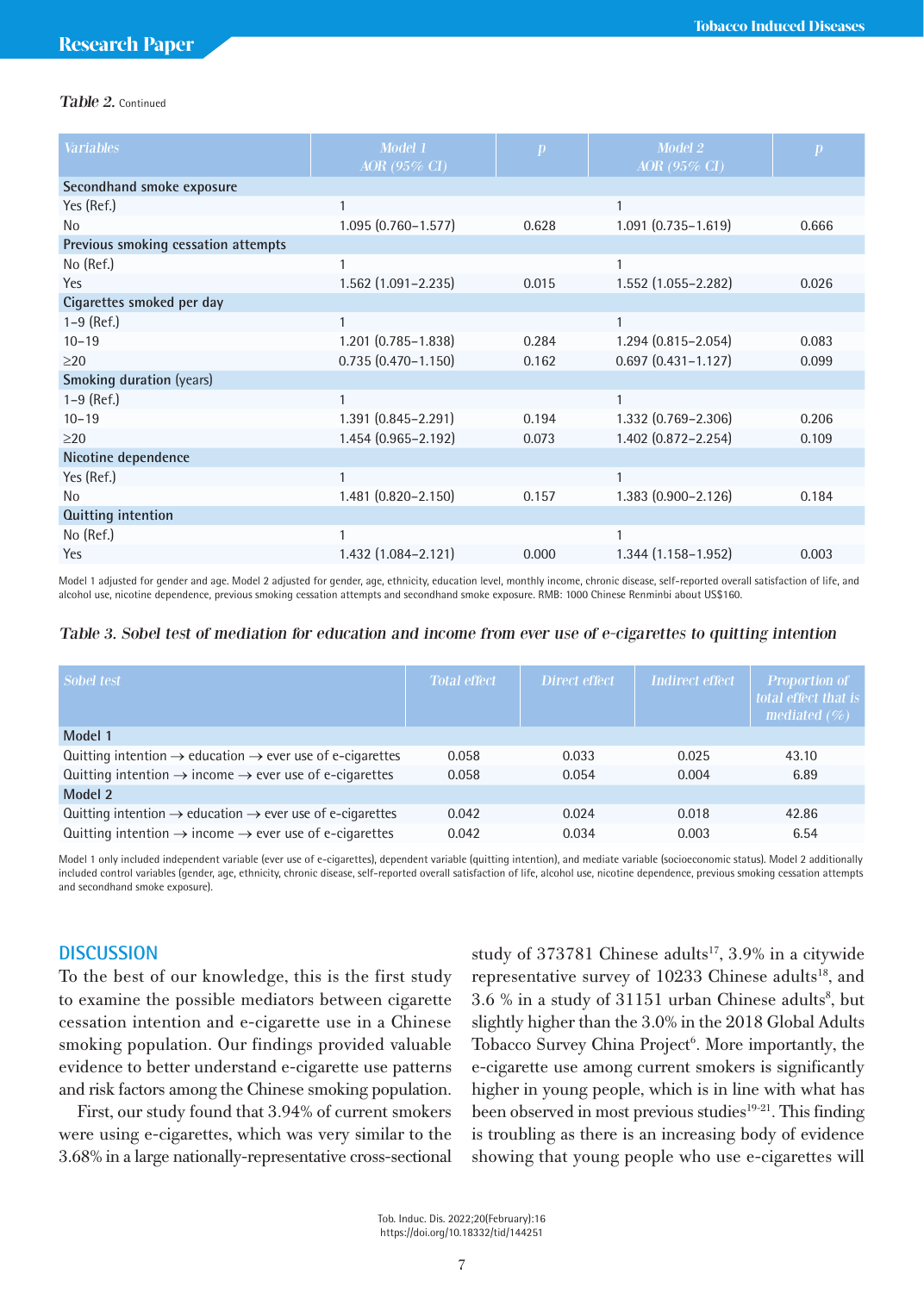increase their chance of smoking combustible cigarettes later in life by two- to four-fold $22$ .

Second, our study showed that some patterns of e-cigarette use in China differed from those in other countries. Particularly, previous nationally representative studies in the USA $^{23}$  and the UK $^{24}$  have indicated that e-cigarette use was highest among those with lower socioeconomic status. Interestingly, our study showed that e-cigarette use in China was more accepted by individuals with higher socioeconomic status, which is consistent with previous studies in Chinese population. Moreover, our study identified high socioeconomic status, particularly higher education level, as a major mediating factor. This heterogeneity in e-cigarette use by socioeconomic status may be explained by different perceptions of e-cigarettes and reasons for using e-cigarettes across countries. Higher socioeconomic status, particularly higher education level, may not only increase the awareness of harmful effects of smoking, but also increase the likelihood of cessation attempts. In fact, several studies have noted that highly educated adults were more likely to quit smoking. In China, the most common reason for using e-cigarettes in China was smoking cessation<sup>19</sup>. Therefore, individuals with higher socioeconomic status might use e-cigarettes to quit cigarette smoking. Furthermore, e-cigarette companies often promote their products as 'modern and fashionable' accessories, which make e-cigarettes even more attractive to people with high social class as they are early adopters of new technologies, according to the Diffusion of Innovation theory<sup>25</sup>.

Last, an important debate regarding e-cigarettes is whether they can be used as an aid for smoking cessation. Although this study did not directly assess the efficacy of e-cigarettes on smoking cessation, we found that e-cigarettes are more attractive to current smokers who have tried to quit smoking, which was consistent with most previous research. However, regulatory authorities have yet to confirm such claims. World Health Organization stated in 2019 that there is 'insufficient independent evidence to support the use of e-cigarettes as a population-level tobacco cessation intervention to help people quit conventional tobacco use'26. More importantly, no clinical research regarding e-cigarettes for smoking cessation has been reported in China. We strongly recommend that welldesigned randomized controlled clinical trials be

conducted to assess the clinical efficacy of e-cigarettes as a smoking cessation aid compared with approved smoking cessation therapies.

# **Strengths and limitations**

The major strengths of this study are the stringent quality control processes to ensure the validity and reliability of our study findings. However, our study has several limitations. First, this was a crosssectional study, which is unable to establish causal relationships. Second, we did not include individuals aged ≤18 years, thus we cannot provide information on teenagers who might also have used e-cigarettes. Third, e-cigarettes and smoking use in this study were self-reported, which may be affected by recall bias. Fourth, our study was conducted in major urban cities and may not be generalizable to other cities or rural areas in China. Last, most of the subjects were men.

# **CONCLUSIONS**

To the best of our knowledge, this was the first study to examine the possible mediators between cigarette cessation intention and e-cigarette use in a Chinese smoking population. The findings revealed that high socioeconomic status, particularly higher education level, was a major mediating factor.

### **REFERENCES**

- 1. Drope J, Cahn Z, Kennedy R, et al. Key issues surrounding the health impacts of electronic nicotine delivery systems (ENDS) and other sources of nicotine. CA Cancer J Clin. 2017;67(6):449-471. doi:10.3322/caac.21413
- 2. Mirbolouk M, Charkhchi P, Kianoush S, et al. Prevalence and Distribution of E-Cigarette Use Among U.S. Adults: Behavioral Risk Factor Surveillance System, 2016. Ann Intern Med. 2018;169(7):429-438. doi:10.7326/M17-3440
- 3. Kirby T. e-cigarette use in Great Britain. Lancet Respir Med. 2019;7(12):1010. doi:10.1016/S2213-2600(19)30399-6
- 4. GBD 2015 Tobacco Collaborators. Smoking prevalence and attributable disease burden in 195 countries and territories, 1990-2015: a systematic analysis from the Global Burden of Disease Study 2015. Lancet. 2017;389(10082):1885- 1906. doi:10.1016/S0140-6736(17)30819-X
- 5. Liang XF. China adult tobacco survey 2015 report. In Chinese. People's Medical Publishing House; 2016. Accessed November 25, 2021. https://baike.baidu.com/ item/2015%E4%B8%AD%E5%9B%BD%E6%88%90% E4%BA%BA%E7%83%9F%E8%8D%89%E8%B0%83%E6 %9F%A5%E6%8A%A5%E5%91%8A/19198225
- 6. Li X. China adult tobacco survey 2018 report. In Chinese. People's Medical Publishing House; 2020. Accessed